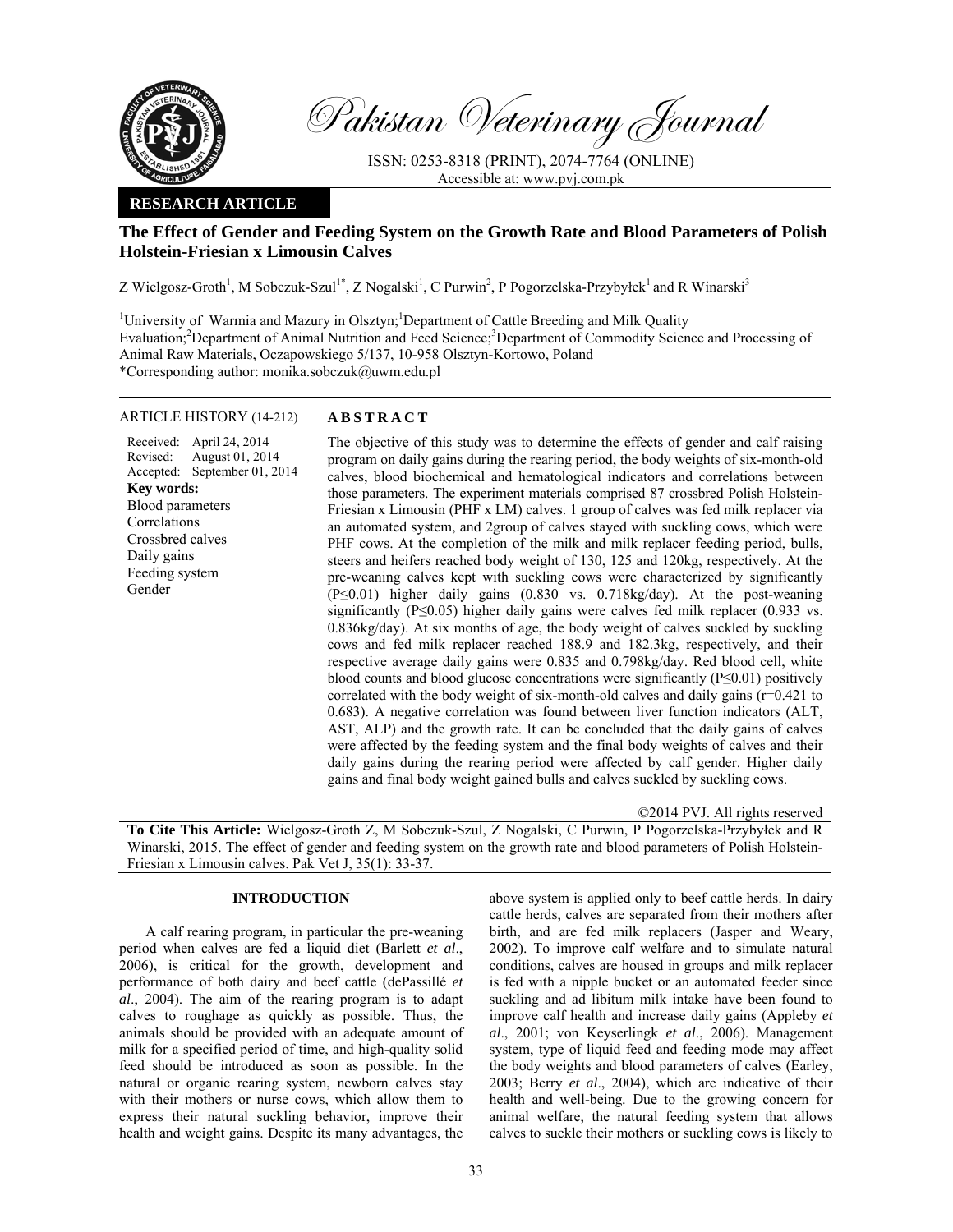become increasingly popular in both dairy (Grøndahl *et al*., 2007 and beef calves.

The aim of this study was to determine the effects of gender and calf raising program on daily gains during the rearing period, the body weights of six-month-old calves, blood biochemical and hematological indicators and correlations between those parameters.

## **MATERIALS AND METHODS**

**Animals:** The experiment materials comprised 87 crossbred Polish Holstein-Friesian x Limousin (PHF x LM) calves, including 25 bull-calves, 25 steer-calves and 37 heifer-calves. The calves were purchased at two to four weeks of age. During the quarantine period half of the bulls were castrated using a rubber elastrator. The calves were divided into two experimental groups by the analog method. Into group 1 calves were fed milk replacer via an automated system (MR), and into group 2 calves stayed with suckling cows (SC). In both management systems, calves were housed in group pens on straw litter, both during and after milk and milk replacer feeding.

**Feeding:** Suckling cows were Polish Holstein-Friesian cows culled from the dairy breeding herd. Two calves were suckled ad libitum by one nurse cow. Calves fed milk replacer had access to nipple drinkers twice a day. Daily ration of milk replacer was: at the age of 2-4 weeks (n=8l); 5-7 weeks (n=6l); 8-10 weeks (n=4l); 11-16 weeks (n=3l). Milk replacer was prepared by mixing a powdered formula that in 1 kg contained 22% total protein, up to 0.8% crude fiber and 15% crude fat with water at a 1:8 ratio. During milk and milk replacer feeding, from the second week of life, calves of both groups received the same feed-concentrate and hay ad libitum. At the completion of the milk and milk replacer feeding period, bull-calves, steer-calves and heifer-calves reached body weight of 130, 125 and 120kg, respectively, which was reached after 112 days average. After the milk and milk replacer feeding period, calves were fed grass haylage ad libitum and concentrate in the amount of 2kg/animal/day.

**Body weight:** Calves were weighed at two-week intervals, starting from the arrival day till the end of sixth month, before the morning feeding, using an electronic scale. Average daily gains were calculated by dividing body weight gain in the period between successive weighing by the number of days in the period.

**Blood sampling and analysis:** The average age of calves during the first blood sampling was 33 days and the second and blood sampling 112 days. Blood was sampled from the jugular vein. Hematological parameters were determined in whole blood within two hours after sampling, on the Mindray BC2800Vet automatic hematology analyzer. Biochemical parameters were determined in blood serum obtained by centrifugation at 3000rpm for 10min on the automatic biochemistry analyzer Mindray BS120.

**Statistical analysis:** The data were processed statistically using Statistica ver.10 software (Statsoft, 2010). The effects of feeding system (MR, SC) and calf gender (bullcalves, steer-calves, heifer-calves) on daily gains, body weights at six months of age and selected blood parameters of calves were determined by ANOVA. The significance of differences in the measured values was evaluated by a Duncan's test. The coefficients of Pearson's correlation between daily gains during the rearing period and the body weights of six-month-old calves and selected blood parameters at the beginning and at the end of the milk and milk replacer feeding period were calculated.

#### **RESULTS**

**Growth rate:** Immediately after purchase and allocation to experimental groups, the daily gains of all calves decreased, irrespective of the management system (Fig. 1). The average daily gains of calves have been increasing in both groups since eight weeks of age. Higher gains were noted in the group of calves suckled by suckling cows, in comparison with their counterparts fed milk replacer from 8 to 16 week of life. Whereas after 16 week this tendency was opposite - higher gains were noted in the group of calves fed milk replacer. In this time calves suckled by suckling cows were also characterized by a higher decrease in daily gains than artificially fed calves. Bull-calves reached higher daily gains than steer-calves and heifer-calves (Fig. 2). Castration contributed to a decrease in daily gains. Steers and heifers were characterized by lower average daily gains than bulls over the entire rearing period.

**Performance:** The average final body weight of sixmonth-old calves was 186.1 kg (Table 1). Calves from SC group were characterized by slightly higher final body weights than calves fed milk replacer (188.9 vs. 182.3 kg), but the noted difference was statistically non-significant. Heifers were significantly (P≤0.01) lighter than bulls and steers ( $P \le 0.05$ ). At the end of the rearing period, bullcalves were by approximately 5kg heavier than steercalves, yet the observed difference was statistically nonsignificant. The final body weights of calves raised under both systems were similar, which resulted from their daily gains at successive stages of rearing. During the milk and milk replacer feeding period, the average daily gain of calves reached 0.778 kg. Over that period, suckled calves were characterized by significantly (P≤0.01) higher daily gains than artificially fed calves. In the period from weaning to six months of age, significantly  $(P \le 0.05)$ higher average daily gains were observed in calves fed milk replacer, compared with suckled calves. Differences in daily gains between bulls, steers and heifers were noted at each stage of rearing, but the effect of calf category on daily gains was significant only with respect to total daily gains determined for the entire rearing period. The daily gains of heifers (0.761 kg) were significantly lower compared with bulls ( $P \le 0.01$ ) and steers ( $P \le 0.05$ ). The calf gender x feeding system interaction affected the body weights and daily gains of calves (Fig. 3). In the group fed milk replacer, steers were characterized by higher body weight at six months of age, and higher average daily gains during the rearing period than bulls. In the SC group, bulls had the highest final body weight at the end of rearing (205 kg), and the difference was significant  $(P \le 0.01)$  relative to heifers.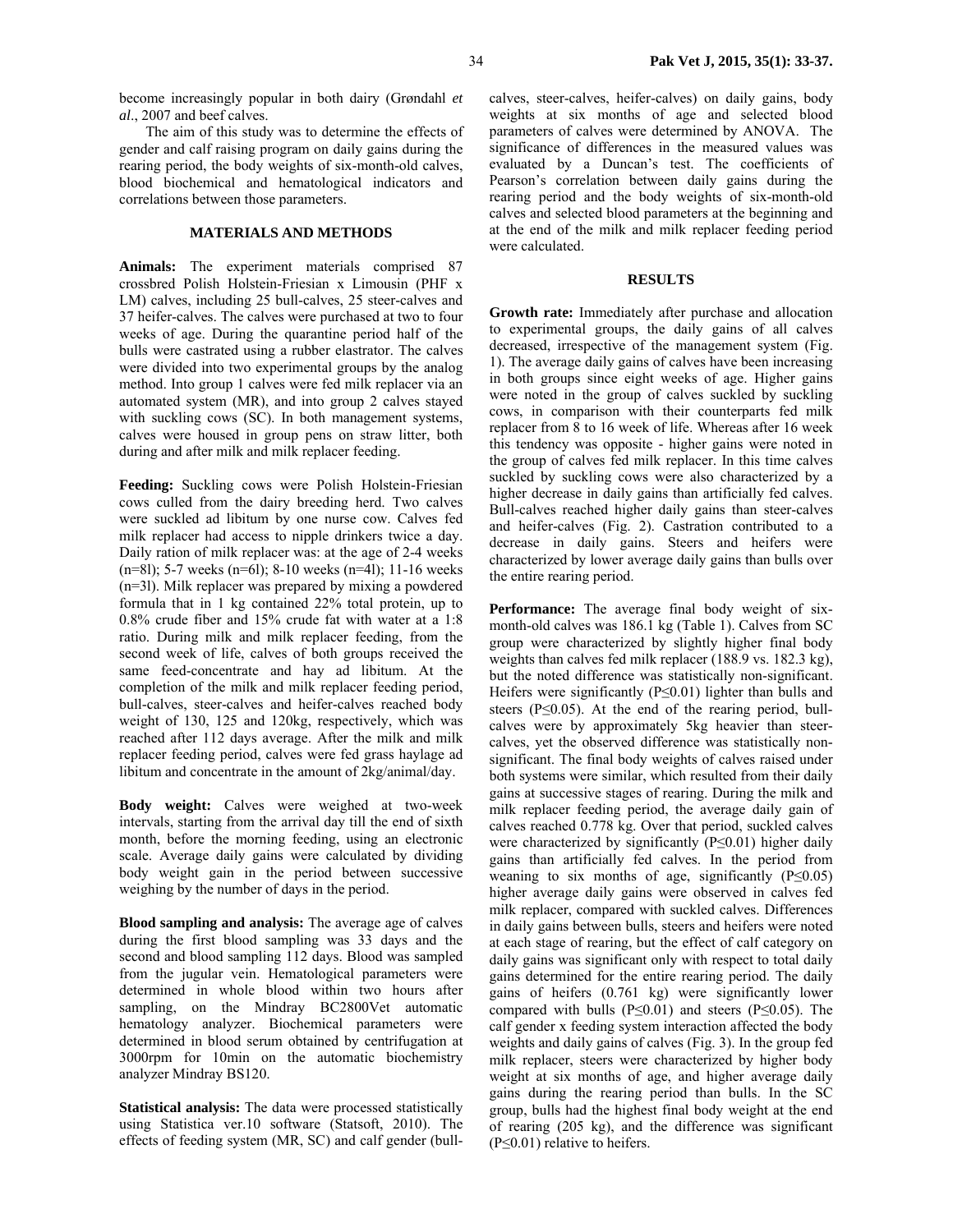

Fig. 1: The effect of feeding system on the daily gains of calves.



Fig. 2: The effect of gender on the daily gains of calves.



Fig. 3: The effect of the feeding system x gender interaction on the body weight of calves.

**Blood parameters:** Calves blood parameters are shown in Table 2. All calves had WBC counts above the normal ranges and elevated AST levels. The calf gender and feeding system had a significant (P≤0.01) effect on hemoglobin (Hb) levels, and gender had a significant  $(P \le 0.05)$  effect on the activity level of acid phosphatase (ALP). Both factors had a significant  $(G - P \le 0.05; FS -$ P≤0.01) effect on total protein level. There was a tendency to higher activity levels of acid phosphatase (ALP) and ALT in calves that stayed with nurse cows than in those fed milk replacer, but these differences weren't significant. Suckled calves had also significantly (P≤0.01) higher blood glucose levels.

**Correlation:** Six of nine blood parameters were significantly correlated with the body weights of sixmonth-old calves or with daily gains during the rearing period (Table 3). RBC and WBC counts at the age of 33 days were significantly (P≤0.01) correlated with the body weights of calves aged six months and daily gains during the rearing period; the coefficients of correlation (r) ranged from 0.421 to 0.478. A significant  $(P \le 0.01)$ 

positive correlation was found between glucose-an energy metabolism marker (at the age of 112 days) -and daily gains at each stage of rearing and the body weights of sixmonth-old calves. A negative correlation was observed between total serum protein at the end of the milk and milk replacer feeding period and daily gains in the preweaning and post-weaning periods. ALT level at the age of 33 days and AST level at the age of 112 days were significantly ( $P \le 0.05$ ) negatively correlated with the body weights of calves aged six months and daily gains during the rearing period.

## **DISCUSSION**

**Growth rate:** The decrease of daily gains after purchase and allocation to experimental groups resulted from the fact that calves had to adapt to group housing and learn how to suckle suckling cows or use automated feeders. The results of previous research show that the size and type (stable vs. dynamic) of calf groups are important considerations (Pedersen *et al*., 2009). Similar to our results were reported by Grøndahl *et al*. (2007) who found that Norwegian Red calves allowed to suckle their mothers up to 6-8 weeks of age were characterized by higher daily gains, compared with calves fed artificially according to the recommendations. In the present study, a decrease in daily gains observed in both groups at weaning was followed by an increase. Calves suckled by suckling cows were characterized by a higher decrease in daily gains than artificially fed calves which could be due to higher milk intake in suckled calves and less adaptation to eating solid feed. Also Blanco *et al*. (2000) demonstrated that calves whose daily milk intake was 7.8kg until weaning at 90 days of age were characterized by low concentrate intake after transition to solid feed. In a study by Bilik *et al*. (2013), calves fed large amounts of milk consumed small amounts of solid feed. In our study, calves suckled by suckling cows had lower average daily gains than calves fed milk replacer until the end of the rearing period (six months of age).

Steers were characterized by lower average daily gains than bulls over the entire rearing period. However, the differences were not statistically significant. Androgens are responsible for the rate of growth and development of external sexual traits (growth of muscles in the neck and shoulder regions) (Dayton and White, 2014). Therefore, differences between steers and bulls productivity reveal predominantly after puberty (Keane, 1999). Also, Warnock *et al*. (2012) reported that castration causes a reduction in the daily weight gain for only 14 days. Similar differences in daily gains between young bulls and steers were also reported by Mach *et al*. (2009) and Micol *et al*. (2009).

**Performance:** Higher daily gains of suckled calves than artificially fed calves could be due to higher milk intake in the former. According to Blanco *et al.* (2000), von Keyserlingk *et al.* (2006) and Orihashi *et al*. (2012), calves provided with larger amounts of milk or enriched milk replacer gain more body weight during the preweaning period. The effect of rearing program on the daily gains of calves was also reported by Lowman *et al*. (1993). In their study, between six and nine months of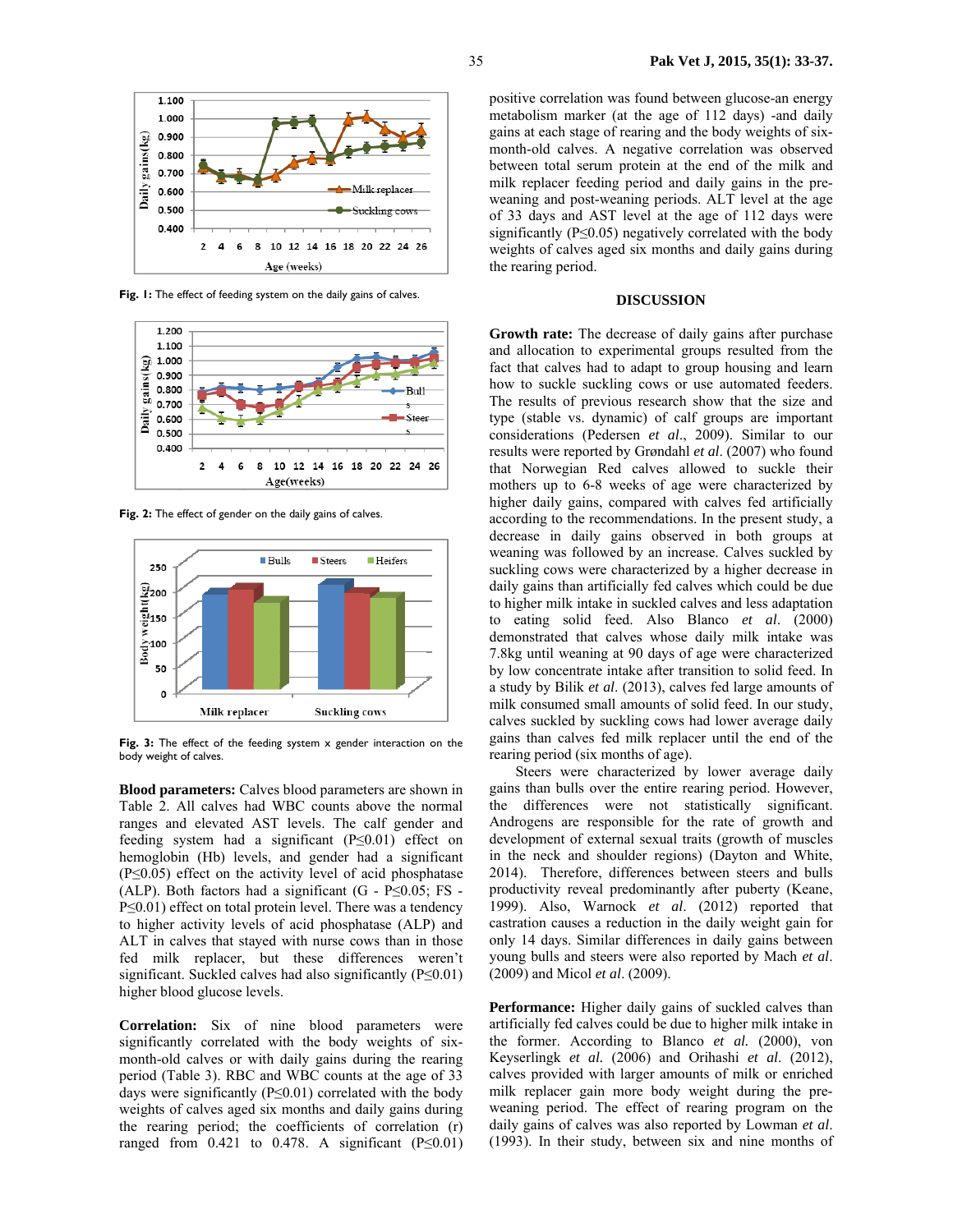**Table 1:** The effects of gender and feeding system on calves performance

| Specification                                                               | Gender (G)         |                      |                | Feeding system (FS) |               | Significance of differences |                          |           |                          |
|-----------------------------------------------------------------------------|--------------------|----------------------|----------------|---------------------|---------------|-----------------------------|--------------------------|-----------|--------------------------|
|                                                                             | <b>Bulls</b>       | Steers               | <b>Heifers</b> | Milk replacer       | Suckling cows | <b>SEM</b>                  |                          |           | GxFS                     |
| Body weight at the age of 182 days(kg)                                      | 196.5 <sup>A</sup> | 191.4ª               | $175.5^{Bb}$   | 182.3               | 188.9         | 2.48                        | XX                       | -         | <b>XX</b>                |
| Average daily gain(kg):                                                     |                    |                      |                |                     |               |                             |                          |           |                          |
| Pre-weaning                                                                 | 0.855              | 0.800                | 0.715          | 0.718               | 0.830         | 0.029                       |                          | <b>XX</b> | $\overline{\phantom{0}}$ |
| Post-weaning                                                                | 0.912              | 0.933                | 0.847          | 0.933               | 0.836         | 0.024                       | $\overline{\phantom{a}}$ | ᄎ         | $\overline{\phantom{a}}$ |
| Over all<br>$XX$ D <sub>C</sub> A AL $X$ D <sub>C</sub> A AP M <sub>c</sub> | $0.876^{A}$        | $0.848$ <sup>a</sup> | $0.761^{Bb}$   | 0.798               | 0.835         | 0.014                       | XX                       | -         | XX                       |

0.761Bb 0.798 0.835 0.014 xx - xx XX-P≤0.01; X-P≤0.05; Mean values denoted by different letters in rows within trait are significantly different at: A.B-P≤0.01; a.b-P≤0.05

| Table 2: The effects of genger and feeding system on selected blood hematological and biochemical parameters of calves |  |
|------------------------------------------------------------------------------------------------------------------------|--|
|------------------------------------------------------------------------------------------------------------------------|--|

| Indicators                               | Blood      | Gender (G)                        |               |                                                         | Feeding system (FS) |               |       | Significance of differences |           |      |
|------------------------------------------|------------|-----------------------------------|---------------|---------------------------------------------------------|---------------------|---------------|-------|-----------------------------|-----------|------|
|                                          | sampling   | <b>Bulls</b>                      | <b>Steers</b> | <b>Heifers</b>                                          | Milk replacer       | Suckling cows | SEM   | G                           | FS        | GxFS |
| RBC(10 <sup>12</sup> /L)                 | *          | 9.02                              | 9.72          | 9.26                                                    | 9.75                | 8.70          | 0.71  | $\blacksquare$              |           |      |
|                                          | 2**        | 10.36                             | 10.57         | 10.61                                                   | 10.62               | 10.36         | 0.40  |                             |           |      |
| $Hb$ ( $g/dL$ )                          |            | 10.20                             | 11.85         | 11.17                                                   | 10.92               | 10.53         | 0.73  | <b>XX</b>                   | XX        |      |
|                                          |            | 10.85                             | 11.35         | 10.86                                                   | 10.92               | 10.91         | 0.40  |                             |           | x    |
| $HCT(\%)$                                |            | 32.65                             | 36.85         | 36.23                                                   | 36.04               | 32.92         | 2.75  | $\blacksquare$              |           |      |
|                                          |            | 33.08                             | 34.38         | 34.65                                                   | 34.45               | 33.29         | 1.17  |                             |           |      |
| WBC(10 <sup>9</sup> /L)                  |            | 9.34                              | 9.35          | 9.59                                                    | 8.14                | 10.42         | 1.09  |                             |           | XX   |
|                                          |            | 13.75                             | 13.78         | 20.13                                                   | 13.82               | 18.64         | 7.09  |                             |           |      |
| ALT(U/L)                                 |            | 16.01                             | 14.98         | 16.14                                                   | 15.33               | 16.09         | 1.04  |                             |           |      |
|                                          |            | 16.94                             | 15.25         | 15.00                                                   | 12.41               | 19.33         | 5.01  |                             |           |      |
| AST(U/L)                                 |            | 71.45                             | 74.00         | 69.57                                                   | 76.90               | 70.74         | 2.08  |                             |           |      |
|                                          |            | 88.53                             | 57.25         | 70.29                                                   | 80.88               | 74.61         | 14.90 | $\overline{\phantom{0}}$    |           |      |
| ALP(U/L)                                 |            | 163.18                            | 198.50        | 173.71                                                  | 157.89              | 180.64        | 28.26 | x                           |           | XX   |
|                                          |            | 120.88                            | 119.75        | 154.14                                                  | 133.41              | 134.67        | 12.94 |                             |           |      |
| GLU(mg/dL)                               |            | 73.55                             | 80.00         | 81.57                                                   | 71.78               | 81.27         | 15.81 | $\overline{\phantom{0}}$    |           |      |
|                                          |            | 59.00                             | 59.75         | 66.00                                                   | 54.59               | 68.78         | 18.62 | $\blacksquare$              | <b>XX</b> |      |
| TP(g/dL)                                 |            | 5.32                              | 5.10          | 5.40                                                    | 5.39                | 5.14          | 0.11  | x                           | XX        | x    |
|                                          |            | 6.11                              | 5.70          | 5.19                                                    | 5.99                | 5.97          | 0.31  |                             |           |      |
| TG(mg/dL)<br>$1 + 2 - 1$<br>$\mathbf{r}$ |            | 13.24                             | 12.74         | 20.04                                                   | 11.70               | 19.11         | 11.52 | $\blacksquare$              |           |      |
|                                          | <b>Add</b> | 24.04<br>$\cdots$<br>$\mathbf{r}$ | 17.21         | 24.65<br>$YY$ B <sub>20</sub> 01 $Y$ B <sub>20</sub> 05 | 23.72               | 23.30         | 14.22 |                             |           |      |

1\* first blood sampling; 2<sup>\*\*</sup> second blood sampling; <sup>XX</sup>-P≤0.01; <sup>X</sup>-P≤0.05

**Table 3:** Coefficients of correlation between selected blood parameters and body weights of six-month-old calves and daily gain during the rearing period

|                                                                                                    | Blood          | Body weight           | Average daily gain (kg) |              |                    |  |  |
|----------------------------------------------------------------------------------------------------|----------------|-----------------------|-------------------------|--------------|--------------------|--|--|
| Indicators                                                                                         | sampling       | at theage of          | Pre-                    | Post-        | Over               |  |  |
|                                                                                                    |                | 182 days (kg)         | weaning                 | weaning      | all                |  |  |
| $RBC(10^{12}/L)$                                                                                   | l*             | $0.426^{XX}$          | 0.148                   | 0.208        | $0.421^{X}$        |  |  |
|                                                                                                    | $2**$          | $-0.136$              | $-0.267$                | $-0.117$     | $-0.134$           |  |  |
| $Hb$ ( $g/dL$ )                                                                                    | ı              | 0.108                 | $-0.140$                | 0.182        | 0.107              |  |  |
|                                                                                                    | $\overline{2}$ | 0.250                 | 0.054                   | 0.222        | 0.251              |  |  |
| WBC(10 <sup>9</sup> /L)                                                                            | ı              | $0.475^{XX}$          | 0.199                   | 0.045        | $0.478^{X}$        |  |  |
|                                                                                                    | 2              | 0.093                 | 0.228                   | 0.207        | 0.093              |  |  |
| ALT(U/L)                                                                                           | ı              | $-0.391^{\times}$     | $-0.266$                | $-0.466^{X}$ | $-0.389×$          |  |  |
|                                                                                                    | 2              | $-0.157$              | $-0.253$                | $-0.182$     | $-0.158$           |  |  |
| AST(U/L)                                                                                           | I              | $-0.041$              | $-0.058$                | 0.023        | $-0.042$           |  |  |
|                                                                                                    | 2              | $-0.352×$             | $-0.337^{\times}$       | $-0.356^{x}$ | $-0.352×$          |  |  |
| ALP(U/L)                                                                                           | ı              | $-0.253$              | $-0.135$                | 0.014        | $-0.253$           |  |  |
|                                                                                                    | 2              | 0.173                 | $0.502^{X}$             | 0.219        | 0.174              |  |  |
| GLU(mg/dL)                                                                                         | ı              | 0.277                 | 0.252                   | 0.169        | 0.275              |  |  |
|                                                                                                    | 2              | $0.511$ <sup>XX</sup> | $0.683^{X}$             | $0.507^{XX}$ | $0.512^{X}$        |  |  |
| TP(g/dL)                                                                                           | ı              | $0.362^{\times}$      | 0.263                   | 0.217        | 0.361 <sup>×</sup> |  |  |
|                                                                                                    | 2              | $-0.234$              | $-0.417^{X}$            | $-0.400^{X}$ | $-0.232$           |  |  |
| TG(mg/dL)                                                                                          | ı              | 0.172                 | 0.110                   | $-0.039$     | 0.172              |  |  |
|                                                                                                    | 2              | 0.010                 | 0.033                   | 0.030        | 0.010              |  |  |
| <sup>XX</sup> -P≤0.01; <sup>X</sup> -P≤0.05<br>1* first blood sampling; 2** second blood sampling; |                |                       |                         |              |                    |  |  |

age, suckling calves reached significantly (P≤0.01) higher average daily gains than calves fed milk replacer. Better results of suckled calves can be explained by the positive influence of natural stimulation on digestibility and absorption of nutrients. In addition, contact with the cow may have an impact on weight gain, which was also reported by Krohn *et al.* (1999).

Bull-calves were always characterized by the highest daily gains, followed by steer-calves and heifer-calves. The lowest body weight of heifers was due to their lowest body weight at birth. Gregory *et al.* (1992) were found that birth weight of heifers is on average 7% lower than bulls. Therefore, in the next few months of life, they are

lighter than bulls, which were also reported by Minick *et al*. (2001). Similarly, Krupa *et al*. (2005) confirmed a lower weight at birth and less weight gain from birth to weaning of heifers with comparison to bulls. The same trend was reported by Lowman *et al*. (1993).

**Blood parameters:** The majority of blood hematological and biochemical parameters was characteristic for calves up to 0.5 years old (Brun-Hansen *et al*., 2006; Mohri *et al*., 2007; Tóthová *et al*. 2014). Leukocyte counts exceeded the wide normal limits  $(4-12 \times 10^{9}L)$  are frequently a sign of an inflammatory response.

Calf gender and rearing system had a significant (P≤0.01) effect on hemoglobin levels. Lower HGB concentrations in suckled calves could be related to a lower Fe content of milk, compared with milk replacer. Stasiuk and Przybyłowski (2012) reported that the Fe content in milk from cows raised in Poland (HF breed) is approximately6.14mg/kg DM (3.85-7.79), and declared by the manufacturer content of the Fe in one kg of milk replacer is 120 mg. Taking into account the lower daily gains of suckled calves after weaning, it can be assumed that the cause of higher levels of glucose could be a higher level of weaner stress than in calves fed milk replacer. The initial response to stress is a release of hormones from the adrenal gland. The adrenal hormone cortisol functions to increase gluconeogenes is resulting in increased blood glucose (Mudroň *et al*., 2005). Other authors (Kamiya *et al*., 2009; Orihashi *et al*., 2012) also demonstrated that management system, feed type and feeding mode may affect the blood parameters of calves.

**Correlation:** In a study by Chang'a *et al*. (2012), conducted in Tanzania, low blood protein levels and Hb